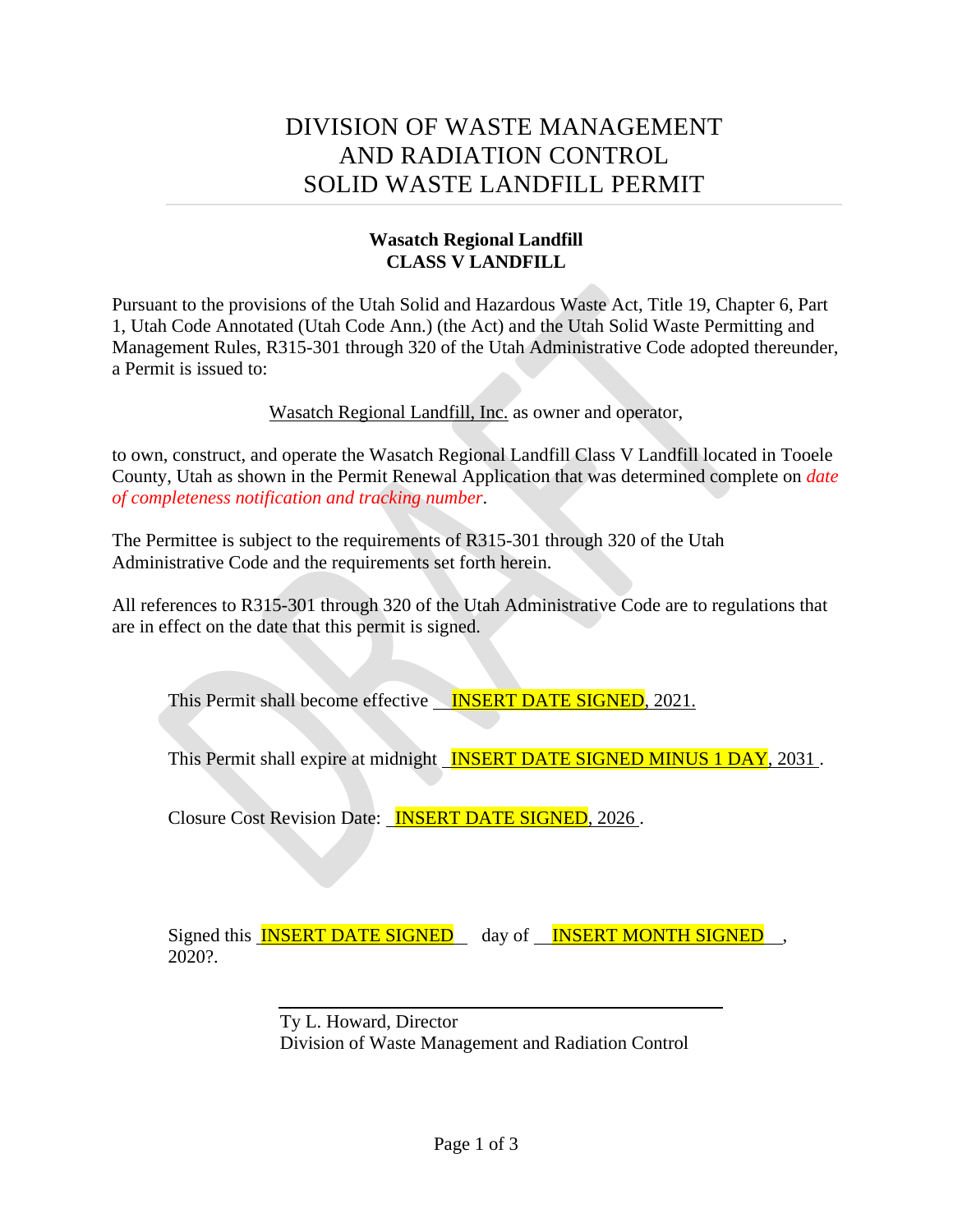| <b>LANDFILL NAME:</b>                                 | Wasatch Regional Landfill Class V Landfill                                                                                                                                                                                                                                                                                    |
|-------------------------------------------------------|-------------------------------------------------------------------------------------------------------------------------------------------------------------------------------------------------------------------------------------------------------------------------------------------------------------------------------|
| <b>OWNER NAME:</b>                                    | <b>Wasatch Regional Landfill</b>                                                                                                                                                                                                                                                                                              |
| <b>OWNER ADDRESS:</b>                                 | 8833 N. Rowley Road<br>North Skull Valley, UT 84029                                                                                                                                                                                                                                                                           |
| <b>OWNER PHONE NO.:</b>                               | 801-924-8540                                                                                                                                                                                                                                                                                                                  |
| <b>OPERATOR NAME:</b>                                 | Same as Owner                                                                                                                                                                                                                                                                                                                 |
| <b>OPERATOR ADDRESS:</b>                              | Same as Owner                                                                                                                                                                                                                                                                                                                 |
| <b>OPERATOR PHONE</b><br>NO.<br>operator phone number | Same as Owner                                                                                                                                                                                                                                                                                                                 |
| <b>TYPE OF PERMIT:</b>                                | <b>Class V Landfill</b>                                                                                                                                                                                                                                                                                                       |
| <b>FACILITY LOCATION</b>                              | Landfill site is located in all or part of Township I<br>north, Range 8 west, Sections 3 and 4 and all or part<br>of Township 2 North Range 8 west, Sections 32,33,<br>and 34 SLMB; Tooele County, the southeastern<br>corner of the site located at North Lat.40 deg" 50<br>min' 28 sec", West Long. ll2 deg" 44 min' 0 sec" |
| PERMIT NUMBER:                                        | 0501R3                                                                                                                                                                                                                                                                                                                        |
| PERMIT HISTORY                                        | This is the third revision to the Permit for this<br>landfill, and is effective upon the date shown on the<br>signature page.                                                                                                                                                                                                 |

## **FACILITY OWNER/OPERATOR INFORMATION**

The term, "Permit," as used in this document is defined in R315-301-2(55) of the Utah Administrative Code. Director as used throughout this permit refers to the Director of the Division of Waste Management and Radiation Control.

The Permit renewal application for Wasatch Regional Landfill was deemed complete on the date shown on the signature page of this Permit. All representations made in the attachments of this permit are enforceable under R315-301-5(2) of the Utah Administrative Code. Where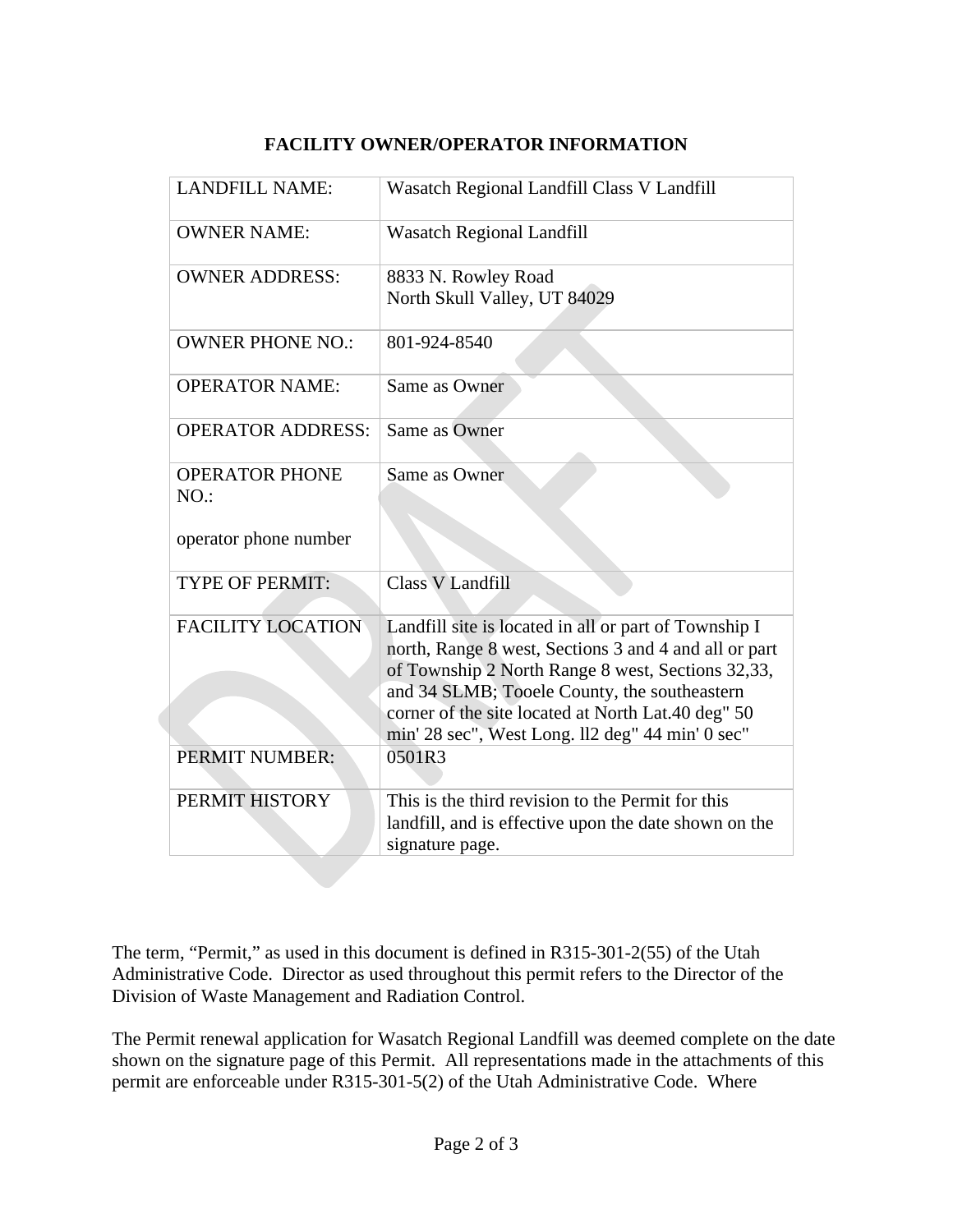differences in wording exist between this Permit and the attachments, the wording of this Permit supersedes that of the attachments.

This Permit consists of the signature page, Facility Owner/Operator Information section, sections I through V, and all attachments to this Permit.

The facility as described in this Permit consists of a Class V lined disposal cells intended for the disposal of municipal solid waste, separate Construction and Demolition (C&D) cell/s, and a leachate evaporation pond. The facility is located roughly 6 miles North of Interstate 80 in Tooele County North/Northwest of Grantsville and South of Rowley.

Compliance with this Permit does not constitute a defense to actions brought under any other local, state, or federal laws. This Permit does not exempt the Permittee from obtaining any other local, state or federal permits or approvals required for the facility operation.

The issuance of this Permit does not convey any property rights, other than the rights inherent in this Permit, in either real or personal property, or any exclusive privileges other than those inherent in this Permit. Nor does this Permit authorize any injury to private property or any invasion of personal rights, nor any infringement of federal, state or local laws or regulations, including zoning ordinances.

The provisions of this Permit are severable. If any provision of this Permit is held invalid for any reason, the remaining provisions shall remain in full force and effect. If the application of any provision of this Permit to any circumstance is held invalid, its application to other circumstances shall not be affected.

By this Permit, the Permittee is subject to the following conditions.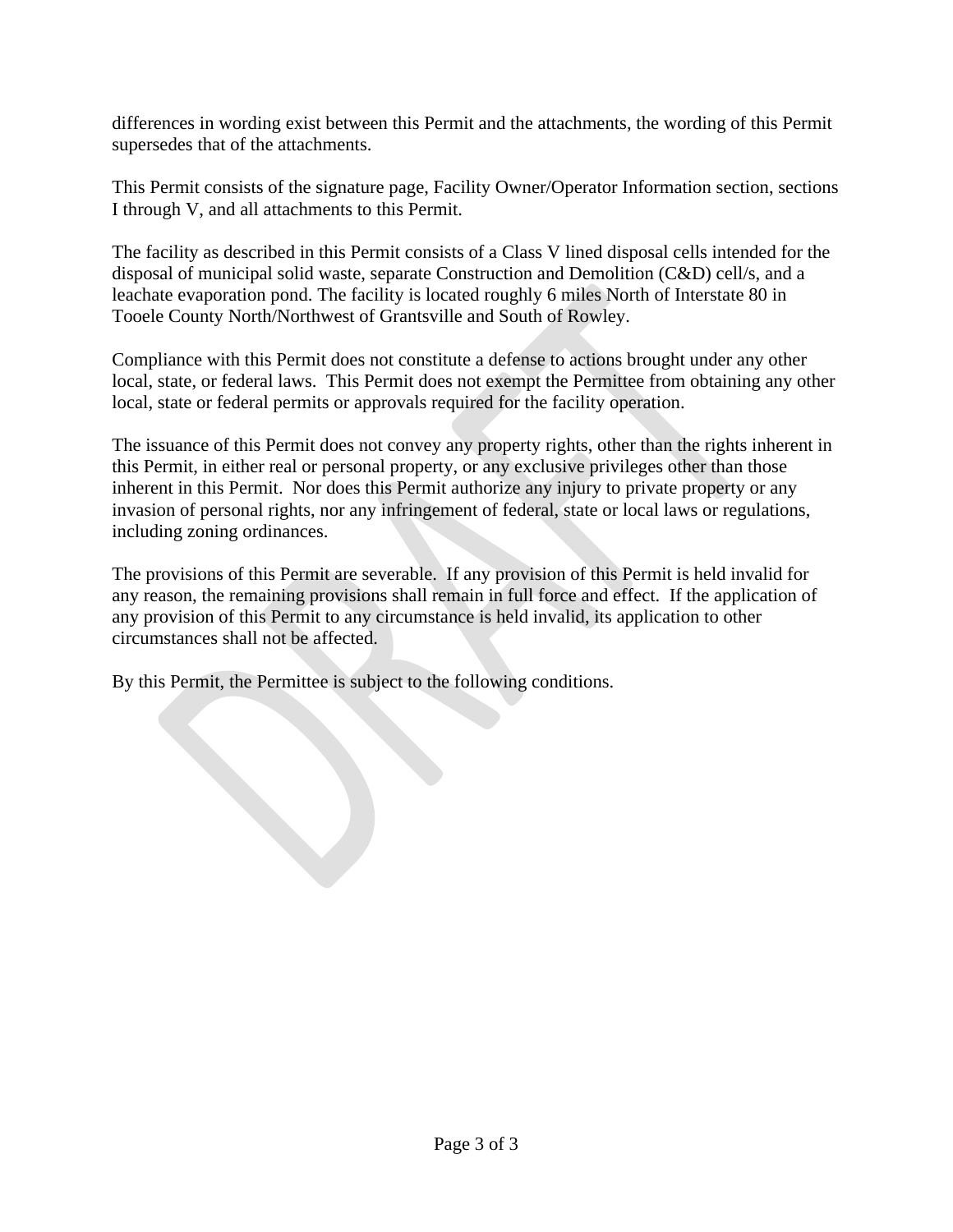#### **PERMIT REQUIREMENTS**

#### **I. GENERAL COMPLIANCE RESPONSIBILITIES**

#### I.A. General Operation

- I.A.1. The Permittee shall operate the landfill in accordance with all applicable requirements of R315-301 through 320 of the Utah Administrative Code, for a Class V landfill, that are in effect as of the date of this Permit unless otherwise noted in this Permit. Any permit noncompliance or noncompliance with any applicable portions of Utah Code Ann. § 19-6-101 through 125 and applicable portions of R315-301 through 320 of the Utah Administrative Code constitutes a violation of the Permit or applicable statute or rule and is grounds for appropriate enforcement action, permit revocation, modification, termination, or denial of a permit renewal application.
- I.B. Acceptable Waste
- I.B.1. This Permit is for the disposal of non-hazardous solid waste that may include:
- I.B.1.a Municipal solid waste as defined by R315-301-2(47) of the Utah Administrative Code;
- I.B.1.b Commercial solid waste as defined by R315-302-2(14) of the Utah Administrative Code;
- I.B.1.c Industrial solid waste as defined by R315-302-2(35) of the Utah Administrative Code;
- I.B.1.d Construction/demolition waste as defined by R315-301-2(17), of the Utah Administrative Code;
- I.B.1.e Special waste as allowed by R315-315 of the Utah Administrative Code and authorized in section III-I of this Permit and limited by this section;
- I.B.1.f Hazardous waste generated by a very small quantity generator as specified in R315- R315-262-14 of the Utah Administrative Code; and
- I.B.1.g PCB's as specified by R315-315-7(2) of the Utah Administrative Code.
- I.B.1.h The Permittee is authorized under this Permit to receive PCB wastes as defined in R315-315-7(3)(b) of the Utah Administrative Code for PCB wastes approved by the Director or R315-315-7(3)(a) of the Utah Administrative Code for TSCA permitted facilities.
- I.C. Prohibited Waste
- I.C.1. Hazardous waste as defined by R315-261-3 of the Utah Administrative Code except as allowed in permit condition I-B6 (Acceptable Waste) above;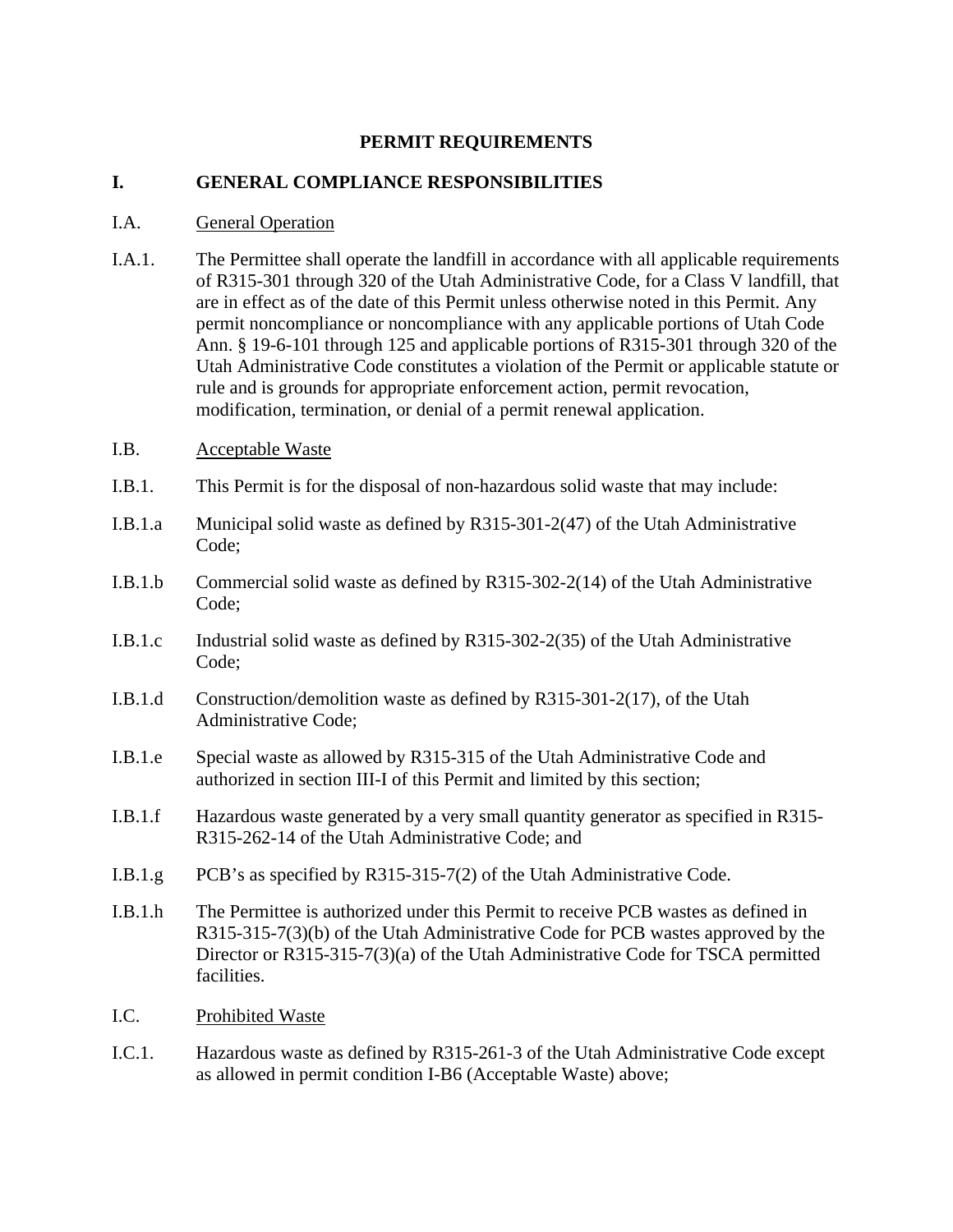- I.C.2. Containers larger than household size (five gallons) holding any liquid; noncontainerized material containing free liquids; or any waste containing free liquids in containers larger than five gallons; or
- I.C.3. PCB's as defined by R315-301-2(53) of the Utah Administrative Code, except as allowed in Section I-B (Acceptable Waste) of this Permit.
- I.C.4. Regulated asbestos-containing material.
- I.C.5. Any prohibited waste received and accepted for treatment, storage, or disposal at the facility shall constitute a violation of this Permit, of Utah Code Ann. § 19-6-101 through 125 and of R315-301 through 320 of the Utah Administrative Code.
- I.D. Inspections and Inspection Access
- I.D.1. The Permittee shall allow the Director or an authorized representative, or representatives from the local Health Department, to enter at reasonable times and:
- I.D.1.a Inspect the landfill or other premises, practices or operations regulated or required under the terms and conditions of this Permit or R315-301 through 320 of the Utah Administrative Code;
- I.D.1.b Have access to and copy any records required to be kept under the terms and conditions of this Permit or R315-301 through 320 of the Utah Administrative Code;
- I.D.1.c Inspect any loads of waste, treatment facilities or processes, pollution management facilities or processes, or control facilities or processes required under this Permit or regulated under R315-301 through 320 of the Utah Administrative Code; and
- I.D.1.d Create a record of any inspection by photographic, video, electronic, or any other reasonable means.
- I.E. Noncompliance
- I.E.1. If monitoring, inspection, or testing indicates that any permit condition or any applicable rule under R315-301 through 320 of the Utah Administrative Code may be or is being violated, the Permittee shall promptly make corrections to the operation or other activities to bring the facility into compliance with all permit conditions or rules.
- I.E.2. In the event of noncompliance with any permit condition or violation of an applicable rule, the Permittee shall promptly take any action reasonably necessary to correct the noncompliance or violation and mitigate any risk to the human health or the environment. Actions may include eliminating the activity causing the noncompliance or violation and containment of any waste or contamination using barriers or access restrictions, placing of warning signs, or permanently closing areas of the facility.
- I.E.3. The Permittee shall: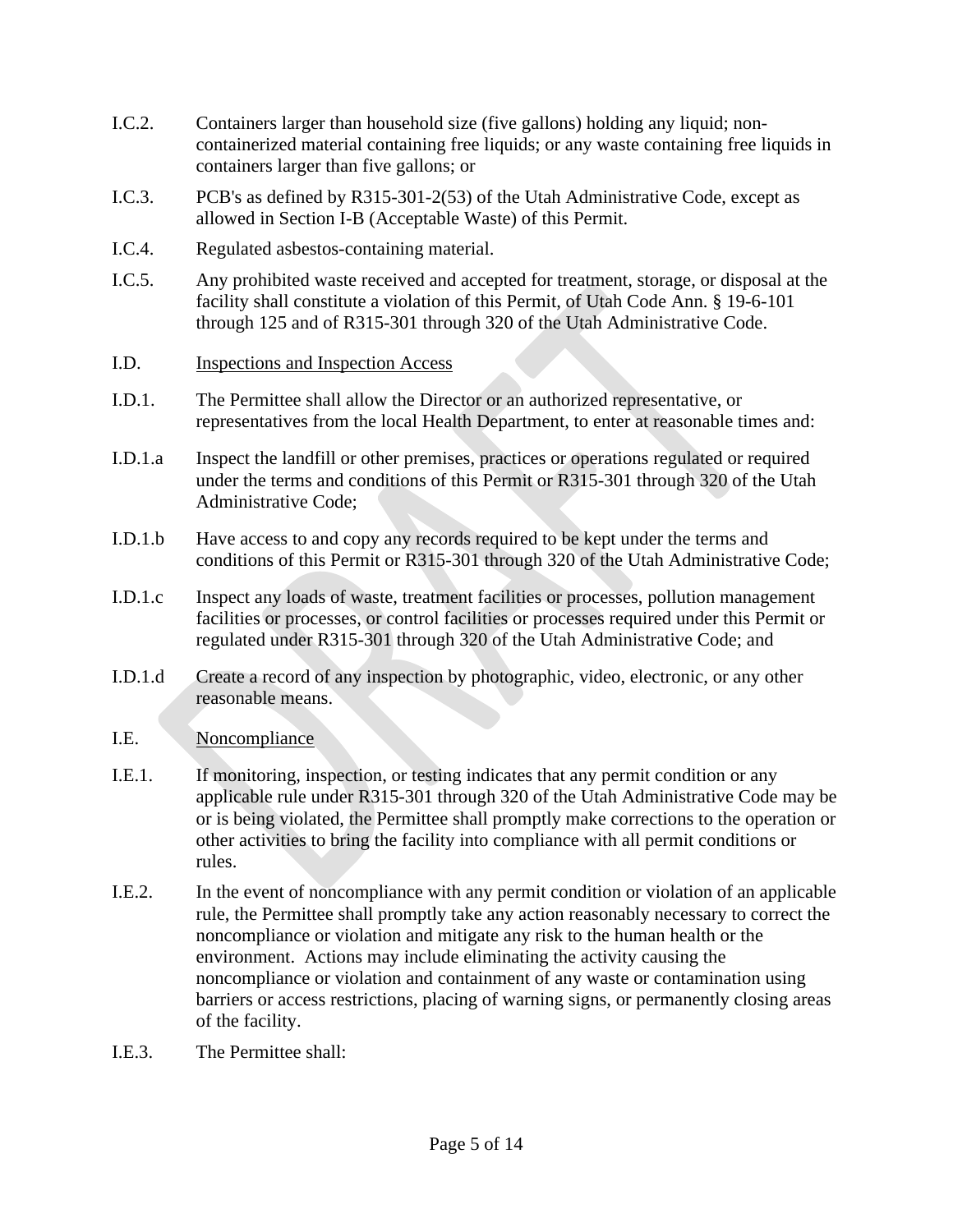- I.E.3.a Document the noncompliance or violation in the daily operating record, on the day the event occurred or the day it was discovered;
- I.E.3.b Notify the Director by telephone within 24 hours, or the next business day following documentation of the event; and
- I.E.3.c Give written notice of the noncompliance or violation and measures taken to protect human health and the environment within seven days after Director notification.
- I.E.4. Within thirty days after the documentation of the event, the Permittee shall submit to the Director a written report describing the nature and extent of the noncompliance or violation and the remedial measures taken or to be taken to protect human health and the environment and to eliminate the noncompliance or violation. Upon receipt and review of the assessment report, the Director may order the Permittee to perform appropriate remedial measures including development of a site remediation plan for approval by the Director.
- I.E.5. In an enforcement action, the Permittee may not claim as a defense that it would have been necessary to halt or reduce the permitted activity in order to maintain compliance with R315-301 through 320 of the Utah Administrative Code and this Permit.
- I.F. Revocation
- I.F.1. This Permit is subject to revocation if the Permittee fails to comply with any condition of the Permit. The Director will notify the Permittee in writing prior to any proposed revocation action and such action shall be subject to all applicable hearing procedures established under R305-7 of the Utah Administrative Code and the Utah Administrative Procedures Act.
- I.G. Attachment Incorporation
- I.G.1. Attachments to the Permit Application are incorporated by reference into this Permit and are enforceable conditions of this Permit, as are documents incorporated by reference into the attachments. Language in this Permit supersedes any conflicting language in the attachments or documents incorporated into the attachments.
- I.H. DESIGN AND CONSTRUCTION
- I.H.1. Design and Construction
- I.H.1.a The Permittee shall construct any landfill cell, sub-cell, run-on diversion system, runoff containment system, waste treatment facility, leachate handling system, or final cover in accordance with the design submitted as part of the Permit Application and in accordance with the R315-301 thru 320 of the Utah Administrative Code.

Prior to construction of any landfill cell, sub-cell, engineered control system, waste treatment facility, leachate handling system, or final cover, the Permittee shall submit construction design drawings and a Construction Quality Control and Construction Quality Assurance (CQC/CQA) Plans to the Director for approval. Approved design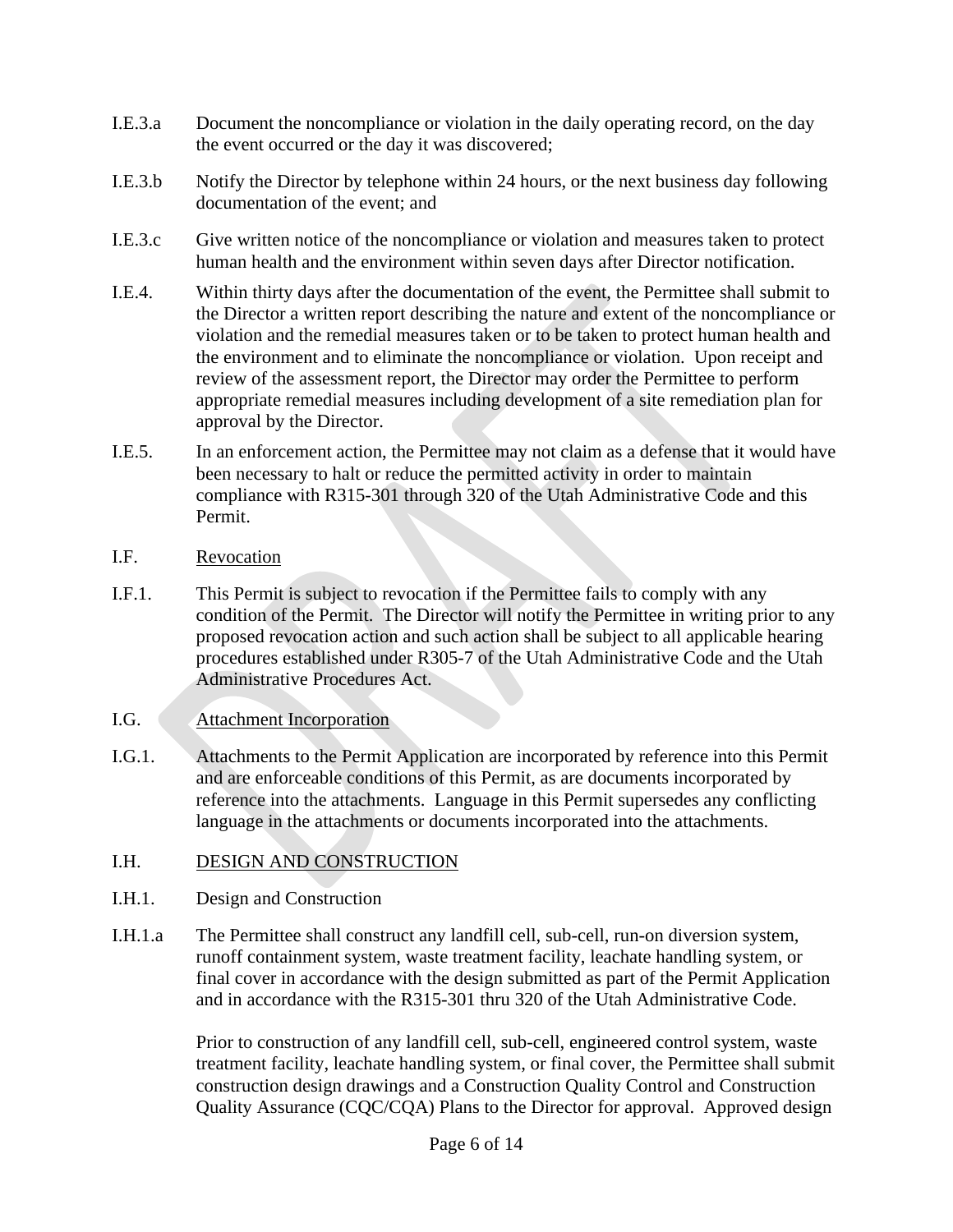drawings and CQA/CQC plans will be incorporated into this permit through modification. Buildings do not require approval. The Permittee shall construct any landfill cell, sub-cell, cell liner, engineered control system, waste treatment facility, leachate handling system, and final cover in accordance with the design drawings and CQC/CQA Plans submitted to and approved by the Director.

Subsequent to construction, the Permittee shall notify the Director of completion of construction of any landfill cell, sub-cell, engineered control system, waste treatment facility, or final cover. Landfill cells may not be used for treatment or disposal of waste until all CQC/CQA documents and construction-related documents, including as-built drawings, are approved by the Director and this permit has been modified to reflect these changes. The Permittee shall submit as-built drawings for each construction event that are stamped and approved by an engineer registered in the State of Utah.

The Permittee shall notify the Director of any proposed incremental closure, placement of any part of the final cover, or placement of the full final cover. Design approval must be received from the Director and this permit modified prior to construction. The design shall be accompanied by a CQC/CQA Plan, for each construction season where incremental or final closure is performed.

A qualified party, independent of the owner and the construction contractor, shall perform the quality assurance function on liner components, cover components, and other testing as required by the approved CQC/CQA Plan. The results shall be submitted to the Director as part of the as-built drawings.

All engineering drawings submitted to the Director shall be stamped and approved by a professional engineer with a current registration in Utah.

If ground water is encountered during excavation of the landfill, the Director shall be notified immediately, and a contingency plan implemented or alternative construction design developed and submitted for approval.

#### I.H.2. Run-On Control

I.H.2.a The Permittee shall construct drainage channels and diversions as specified in the Permit Application and shall maintain them at all times to effectively prevent runoff from the surrounding area from entering the landfill.

#### I.H.3. Equivalent Design

The Permittee proposed a landfill liner design that uses a geosynthetic clay liner in place of the clay component of the liner required by R315-303-3(3)(a)(ii) of the Utah Administrative Code. The proposed liner is approved.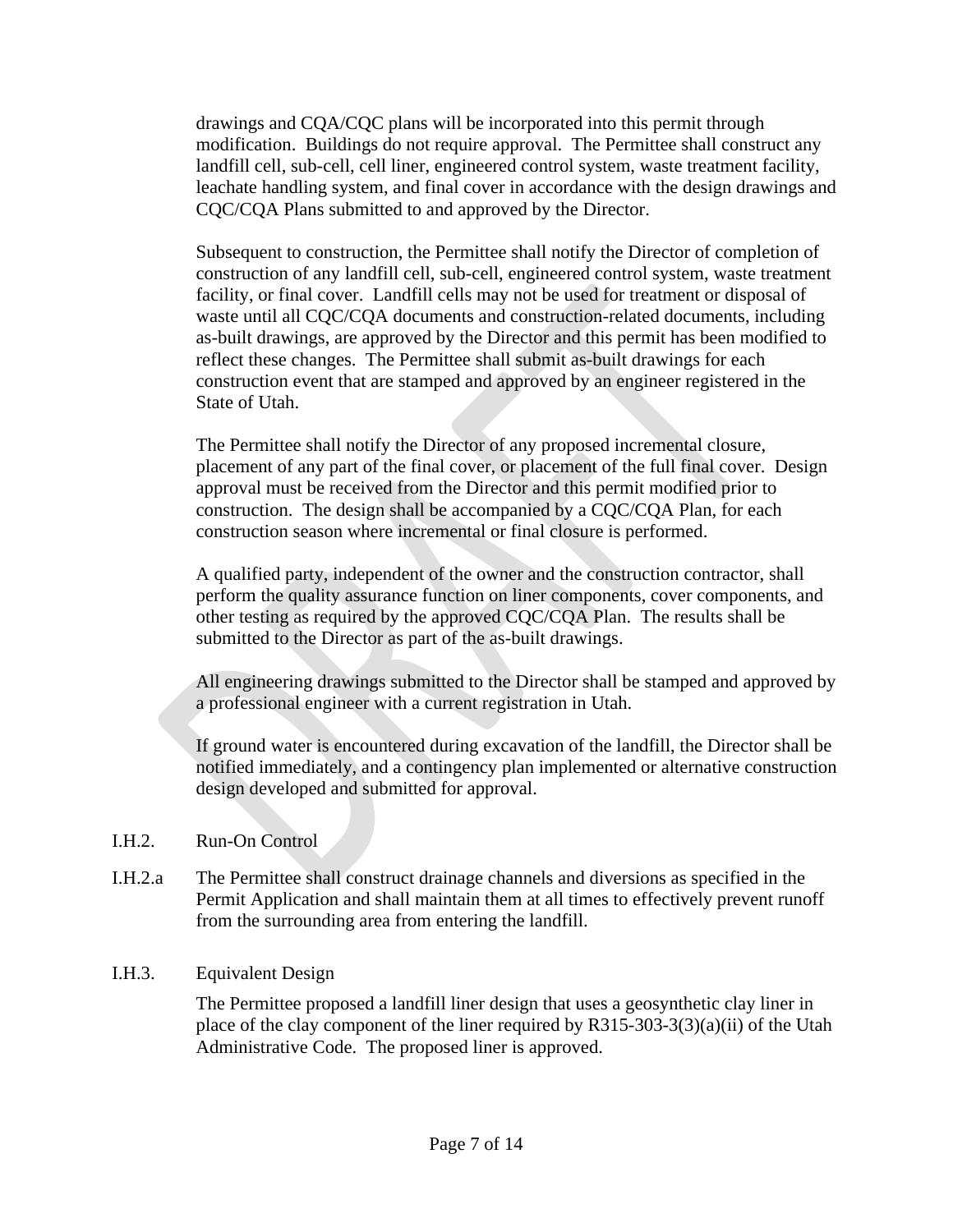#### I.H.4. Leachate Evaporation Pond

The leachate evaporation pond shall be operated as a no discharge unit. Compliance with the no discharge condition will be demonstrated by having no leachate in the evaporation pond detection sump. Any fluid collected in the leachate evaporation pond detection sump shall be contained and pumped back to the leachate evaporation pond. The Permittee shall report to the Director if leachate is detected in the leachate detection sump.

I.H.4.a Any leakage from the leachate evaporation pond that meets or exceeds 200 gallons per acre per day shall be reported verbally within 24 hours and in writing within five working days. A plan for pond liner repair shall be submitted to the Director within 30 days of the event.

## **II. LANDFILL OPERATION**

#### II.A. Operations Plan

- II.A.1. The Permittee shall keep the Operations Plan included in Attachment #1 on site at the landfill or at the location designated in section III-H of this Permit. The Permittee shall operate the landfill in accordance with the operations plan. If necessary, the Permittee may modify the Operations Plan following the procedures of R315-311- 2(1) of the Utah Administrative Code and approved of by the Director. The Permittee shall note any modification to the Operations Plan in the daily operating record.
- II.B. Security
- II.B.1. The Permittee shall operate the Landfill so that unauthorized entry to the facility is restricted. The Permittee shall:
- II.B.2. Lock all facility gates and other access routes during the time the landfill is closed.
- II.B.3. Have at least two persons employed by the Permittee at the landfill during all hours that the landfill is open.
- II.B.4. Construct all fencing and any other access controls as shown in the Permit Application to prevent access by persons or livestock by other routes.
- II.C. Training
- II.C.1. The Permittee shall provide training for on-site personnel in landfill operation, including waste load inspection, hazardous waste identification, and personal safety and protection.
- II.D. Burning of Waste
- II.D.1. Intentional burning of solid waste is prohibited and is a violation of R315-303-4(2)(b) of the Utah Administrative Code.
- II.D.2. The Permittee shall extinguish all accidental fires as soon as reasonably possible.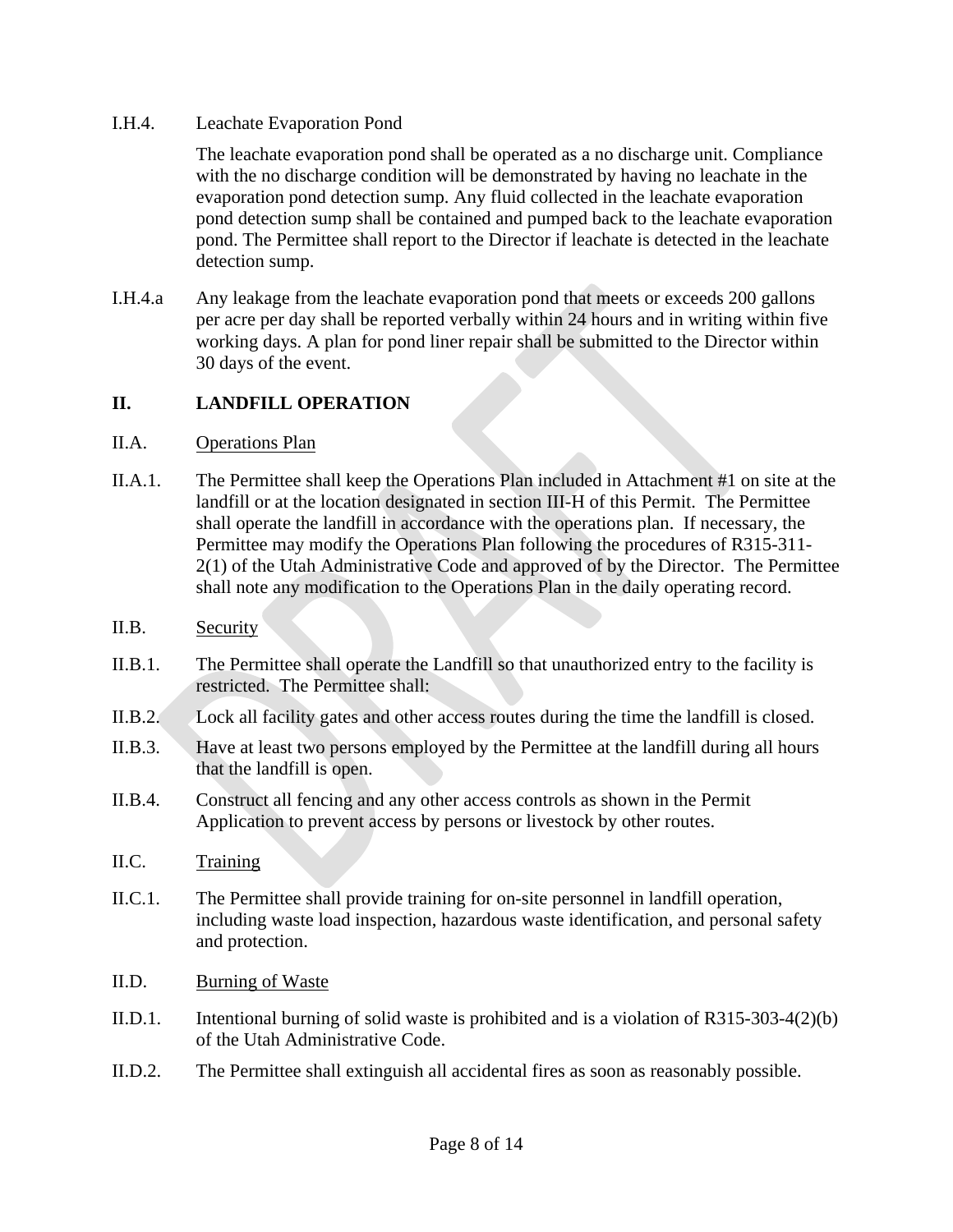#### II.E. Daily Cover

- II.E.1. The Permittee shall completely cover the solid waste received at the landfill at the end of each working day with a minimum of six inches of earthen material.
- II.E.2. The Permittee may use an alternative daily cover material when the material and the application of the alternative daily cover meets the requirements of R315-303-4(4)(b) through (e) of the Utah Administrative Code.
- II.E.3. Permittee shall meet the following requirements when using the approved alternative daily cover:
- II.E.3.a The Permittee shall apply standard daily cover (min. 6 inches of soil) at least once per week.
- II.E.3.b The Permittee shall apply standard daily cover any time the daily cover will be exposed for greater than 24 hours.
- II.E.3.c The Permittee shall apply standard daily cover when weather conditions (e.g., wind, rain, etc.) prevent proper use of alternate daily cover.
- II.E.3.d The Permittee shall record alternative daily cover use dates in the facility daily operating log.
- II.E.3.e The Director may rescind or amend the alternative daily cover approval if the requirements to prevent blowing debris, to minimize access to the waste by vectors, to minimize the threat of fires at the open face, to minimize odors, or to shed precipitation are not met, or if necessary to prevent nuisance conditions or adverse impacts to human health or the environment.

#### II.F. Ground Water Monitoring

II.F.1. The Permittee shall monitor the ground water underlying the landfill in accordance with the Ground Water Monitoring Plan and the Ground Water Monitoring Quality Assurance/Quality Control Plan contained in the Permit Application. If necessary, the Permittee may modify the Ground Water Monitoring Plan and the Ground Water Monitoring Quality Assurance/Quality Control Plan, provided that the modification meets all of the requirements of R315-301 through 320 of the Utah Administrative Code and is approved by the Director as a minor modification under R315-311- 2(1)(a) of the Utah Administrative Code. The Permittee shall note in the daily operating record any modification to the Ground Water Monitoring Plan and the Ground Water Monitoring Quality Assurance/Quality Control Plan. A plan change that the Director finds to be less protective of human health or the environment than the approved plan is a major modification and is subject to the requirements of R315- 311 of the Utah Administrative Code.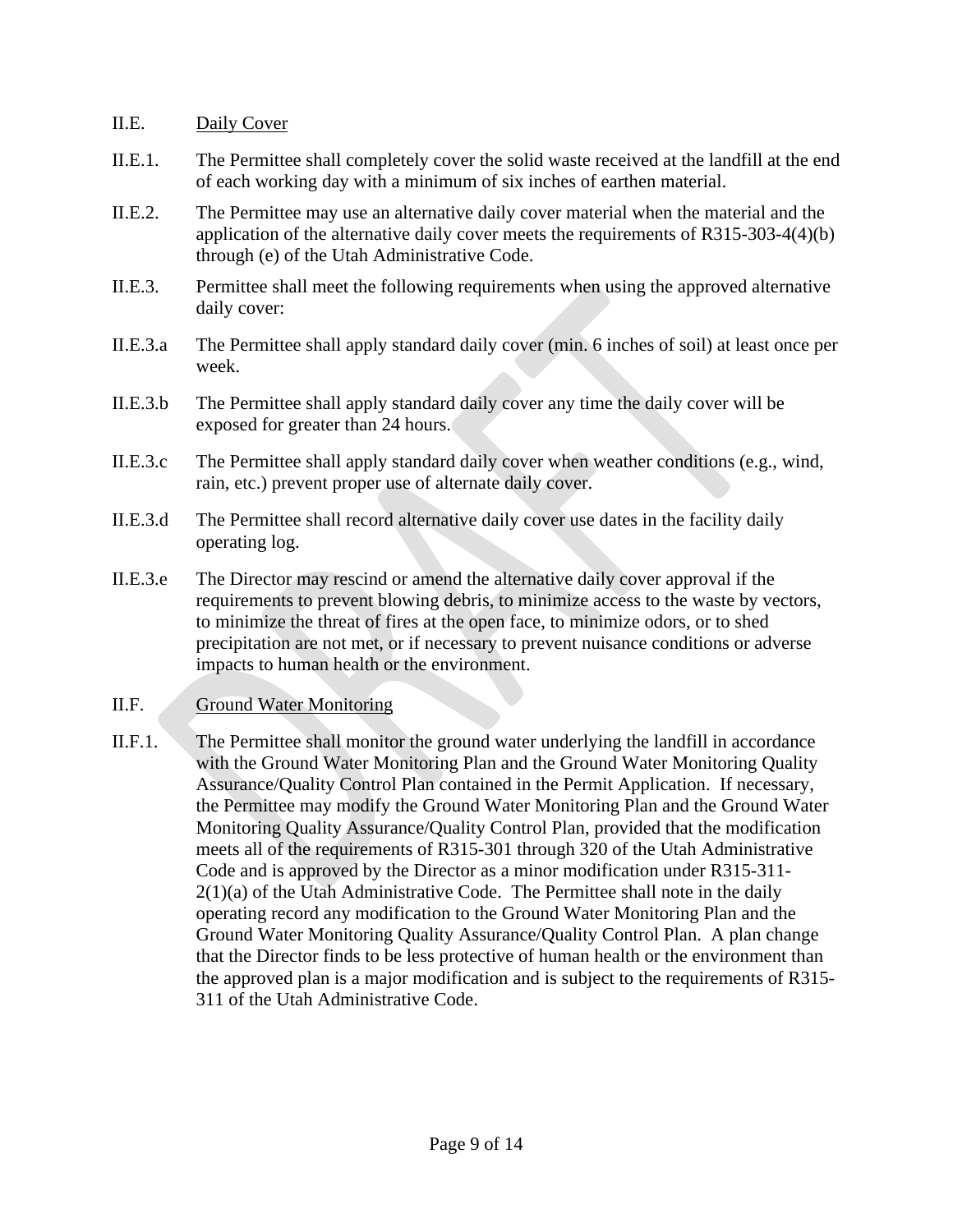#### II.G. Gas Monitoring

- II.G.1. The Permittee shall monitor explosive gases at the landfill in accordance with the Gas Monitoring Plan contained in the Permit Application and shall otherwise meet the requirements of R315-303-3(5) of the Utah Administrative Code. If necessary, the Permittee may modify the Gas Monitoring Plan, provided that the modification meets all of the requirements of R315-301 through 320 of the Utah Administrative Code and is approved by the Director as a minor modification under R315-311-2(1) of the Utah Administrative Code. The Permittee shall note any modification to the Gas Monitoring Plan in the daily operating record.
- II.G.2. If the concentrations of explosive gases at any of the facility structures, at the property boundary, or beyond the property boundary ever exceed the standards set in R315-303-2(2)(a) of the Utah Administrative Code, the Permittee shall:
- II.G.2.a Immediately take all necessary steps to ensure protection of human health and notify the Director;
- II.G.2.b Within seven days of detection, place in the daily operating record the explosive gas levels detected and a description of the immediate steps taken to protect human health;
- II.G.2.c Implement a remediation plan that meets the requirements of R315-303-3(5)(b) of the Utah Administrative Code; and
- II.G.2.d Submit the plan to, and receive approval from, the Director prior to implementation.
- II.H. Waste Inspections
- II.H.1. The Permittee shall visually inspect incoming waste loads to verify that no wastes other than those allowed by this permit are disposed in the landfill. The Permittee shall conduct a complete waste inspection at a minimum frequency of 1 % of incoming loads, but no less than one complete inspection per day. The Permittee shall select the loads to be inspected on a random basis.
- II.H.2. The Permittee shall inspect all loads suspected or known to have one or more containers capable of holding more than five gallons of liquid to ensure that each container is empty.
- II.H.3. The Permittee shall inspect all loads that the Permittee suspect may contain a waste not allowed for disposal at the landfill.
- II.H.4. The Permittee shall conduct complete random inspections as follows:
- II.H.4.a The Permittee shall conduct the random waste inspection at the working face or an area designated by the Permittee.
- II.H.4.b The Permittee shall direct that loads subjected to complete inspection be unloaded at the designated area;
- II.H.4.c Loads shall be spread by equipment or by hand tools;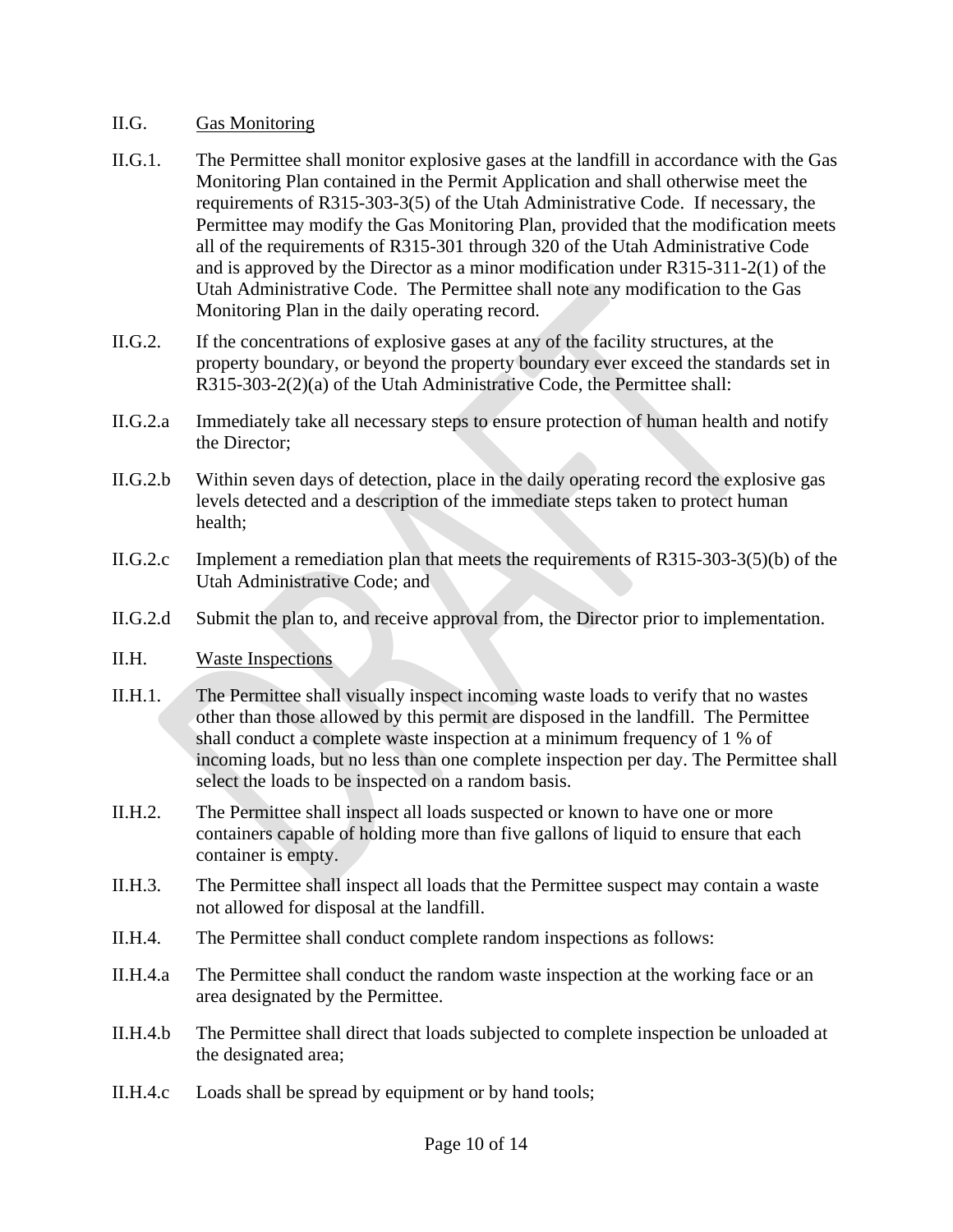- II.H.4.d Personnel trained in hazardous waste recognition and recognition of other unacceptable waste shall conduct a visual inspection of the waste; and
- II.H.4.e The personnel conducting the inspection shall record the results of the inspection on a waste inspection form as found in Attachment #2. The Permittee shall place the form in the daily operating record at the end of the operating day.
- II.H.4.f The Permittee or the waste transporter shall properly dispose of any waste found that is not acceptable at the facility at an approved disposal site for the waste type and handle the waste according to the rules covering the waste type.

#### II.I. Disposal of Special Wastes

- II.I.1. If a load of incinerator ash is accepted for disposal, the Permittee shall transport it to the place of disposal in such a manner as to prevent leakage or the release of fugitive dust. The Permittee shall completely cover the ash with a minimum of six inches of material, or the Permittee shall use other methods or material, if necessary, to control fugitive dust. The Permittee may use ash for daily cover when its use does not create a human health or environmental hazard.
- II.I.2. The Permittee may dispose of animal carcasses in the landfill working face and shall cover them with other solid waste or earth by the end of the operating day in which the carcasses are received. Alternatively, the Permittee may dispose of animal carcasses in a special trench or pit prepared for the acceptance of dead animals. If a special trench is used, the Permittee shall cover animals placed in the trench with six inches of earth by the end of each operating day.

#### II.J. Self Inspections

II.J.1. The Permittee shall inspect the facility to prevent malfunctions and deterioration, operator errors, and discharges that may cause or lead to the release of wastes or contaminated materials to the environment or create a threat to human health or the environment. The Permittee shall complete these general inspections no less than quarterly and shall cover the following areas: Waste placement, compaction, cover; cell liner; leachate systems; fences and access controls; roads; run-on/run-off controls; ground water monitoring wells; final and intermediate cover; litter controls; and records. The Permittee shall place a record of the inspections in the daily operating record on the day of the inspection. The Permittee shall correct the problems identified in the inspections in a timely manner and document the corrective actions in the daily operating record.

#### II.K. Recordkeeping

II.K.1. The Permittee shall maintain and keep on file at the main office, a daily operating record and other general records of landfill operation as required by R315-302-2(3) of the Utah Administrative Code. The landfill operator, or other designated personnel, shall date and sign the daily operating record at the end of each operating day. Each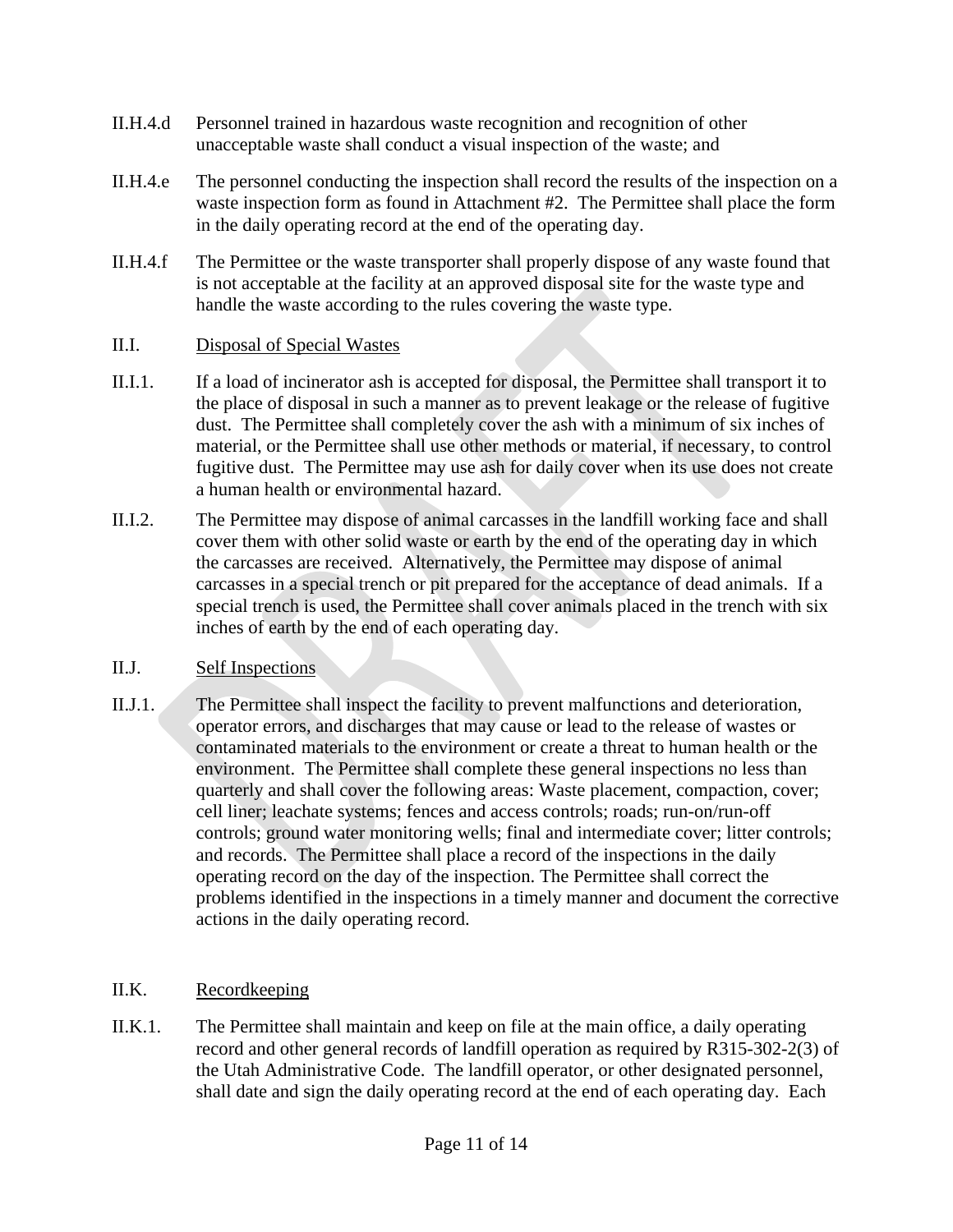record to be kept shall contain the signature of the appropriate operator or personnel and the date signed. The Daily operating record shall consist of the following two types of documents:

- II.K.1.a Records related to the daily landfill operation or periodic events including:
- II.K.1.a.(i) The number of loads of waste and the weights or estimates of weights or volume of waste received each day of operation and recorded at the end of each operating day;
- II.K.1.a.(ii) Major deviations from the approved plan of operation, recorded at the end of the operating day the deviation occurred;
- II.K.1.a.(iii) Results of monitoring required by this Permit, recorded in the daily operating record on the day of the event or the day the information is received;
- II.K.1.a.(iv) Records of all inspections conducted by the Permittee, results of the inspections, and corrective actions taken, recorded in the record on the day of the event.
- II.K.1.b Records of a general nature including:
- II.K.1.b.(i) A copy of this Permit, including the Permit Application;
- II.K.1.b.(ii) Results of inspections conducted by representatives of the Director, and of representatives of the local Health Department, when forwarded to the Permittee;
- II.K.1.b.(iii) Closure and Post-closure care plans; and
- II.K.1.b.(iv) Records of employee training.

#### II.L. Reporting

- II.L.1. The Permittee shall prepare and submit to the Director an Annual Report as required by R315-302-2(4) of the Utah Administrative Code. The Annual Report shall include: the period covered by the report, the annual quantity of waste received, an annual update of the financial assurance mechanism, a re-application for approval of the financial assurance mechanism, any leachate analysis results, all ground water monitoring results, the statistical analysis of ground water monitoring results, the results of gas monitoring, the quantity of leachate pumped, and all training programs completed.
- II.M. Roads
- II.M.1. The Permittee shall improve and maintain all access roads within the landfill boundary that are used for transporting waste to the landfill for disposal shall be improved and maintained as necessary to assure safe and reliable all-weather access to the disposal area.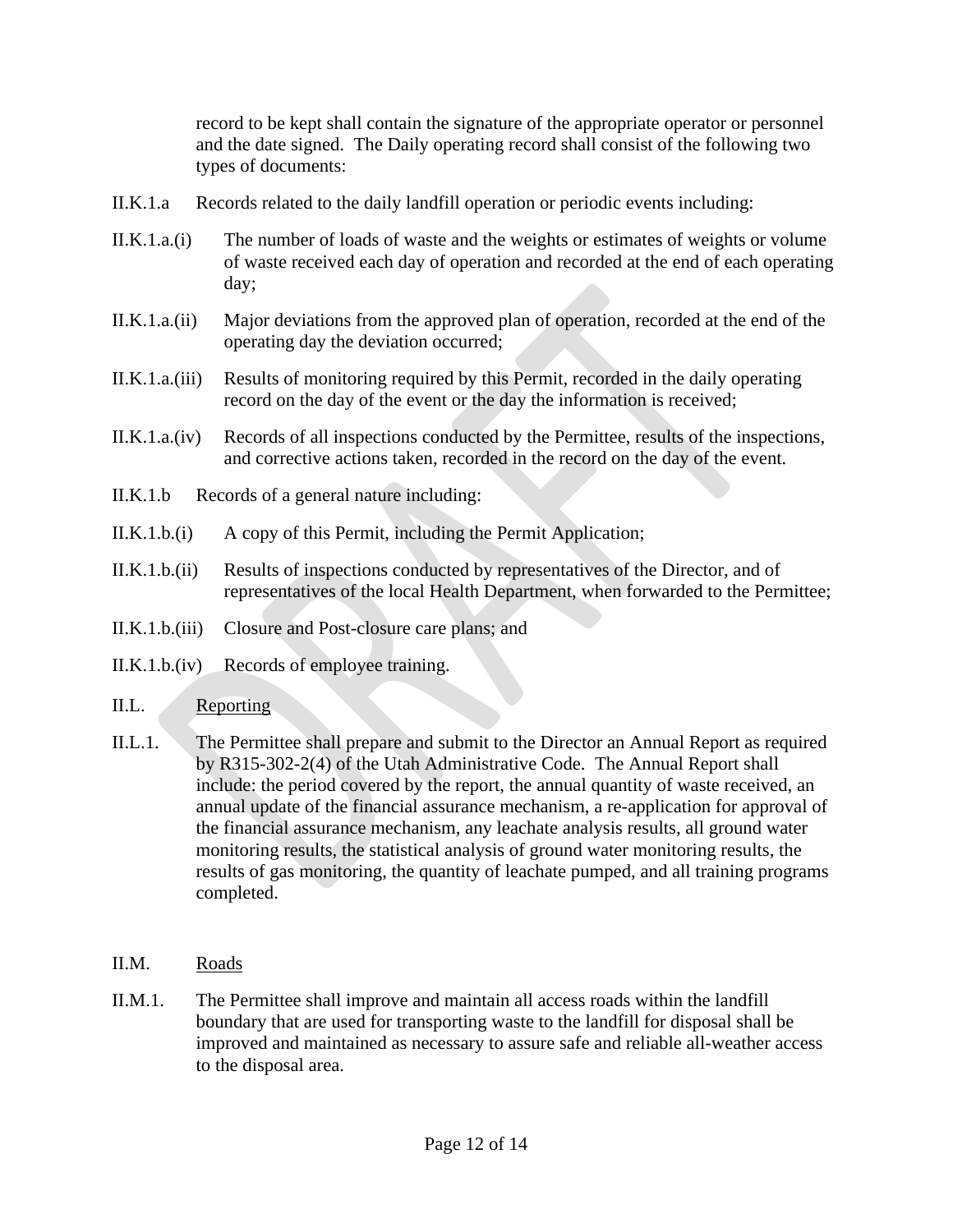#### II.N. Litter Control

- II.N.1. Litter resulting from operations of the landfill shall be minimized. The Permittee shall implement the following procedures when high wind conditions are present:
- II.N.1.a Reduce the size of the tipping face;
- II.N.1.b Reduce the number of vehicles allowed to discharge at the tipping face at one time;
- II.N.1.c Orient vehicles to reduce wind effects on unloading and waste compaction;
- II.N.1.d Reconfigure tipping face to reduce wind effect;
- II.N.1.e Use portable and permanent wind fencing as needed; and
- II.N.1.f Should high winds present a situation that the windblown litter cannot be controlled, the Permittee shall cease operations of the landfill until the winds diminish.

## **III. CLOSURE REQUIREMENTS**

#### III.A. Closure

- III.A.1. The Permittee shall install final cover of the landfill as shown in the Permit Application. The final cover shall meet, at a minimum, the standard design for closure as specified in the R315-303-3(4) of the Utah Administrative Code plus sufficient cover soil or equivalent material to protect the low permeability layer from the effects of frost, desiccation, and root penetration. The Permittee/s shall submit to the Director a quality assurance plan for construction of the final landfill cover, and approval of the plan shall be received from the Director prior to construction of any part of the final cover at the landfill. A qualified person not affiliated with the Permittee/s or the construction contractor shall perform permeability testing on the recompacted clay placed as part of the final cover.
- III.A.2. Title Recording
- III.A.3. The Permittee shall meet the requirements of R315-302-2(6) of the Utah Administrative Code by recording a notice with the Tooele County Recorder as part of the record of title that the property has been used as a landfill. The notice shall include waste disposal locations and types of waste disposed. The Permittee shall provide the Director the notice as recorded.

#### III.B. Post-Closure Care

III.B.1. The Permittee shall perform post-closure care at the closed landfill in accordance with the Post-Closure Care Plan contained in the Permit Application. Post-closure care shall continue until all waste disposal sites at the landfill have stabilized and the finding of R315-302-3(7)(c) of the Utah Administrative Code is made.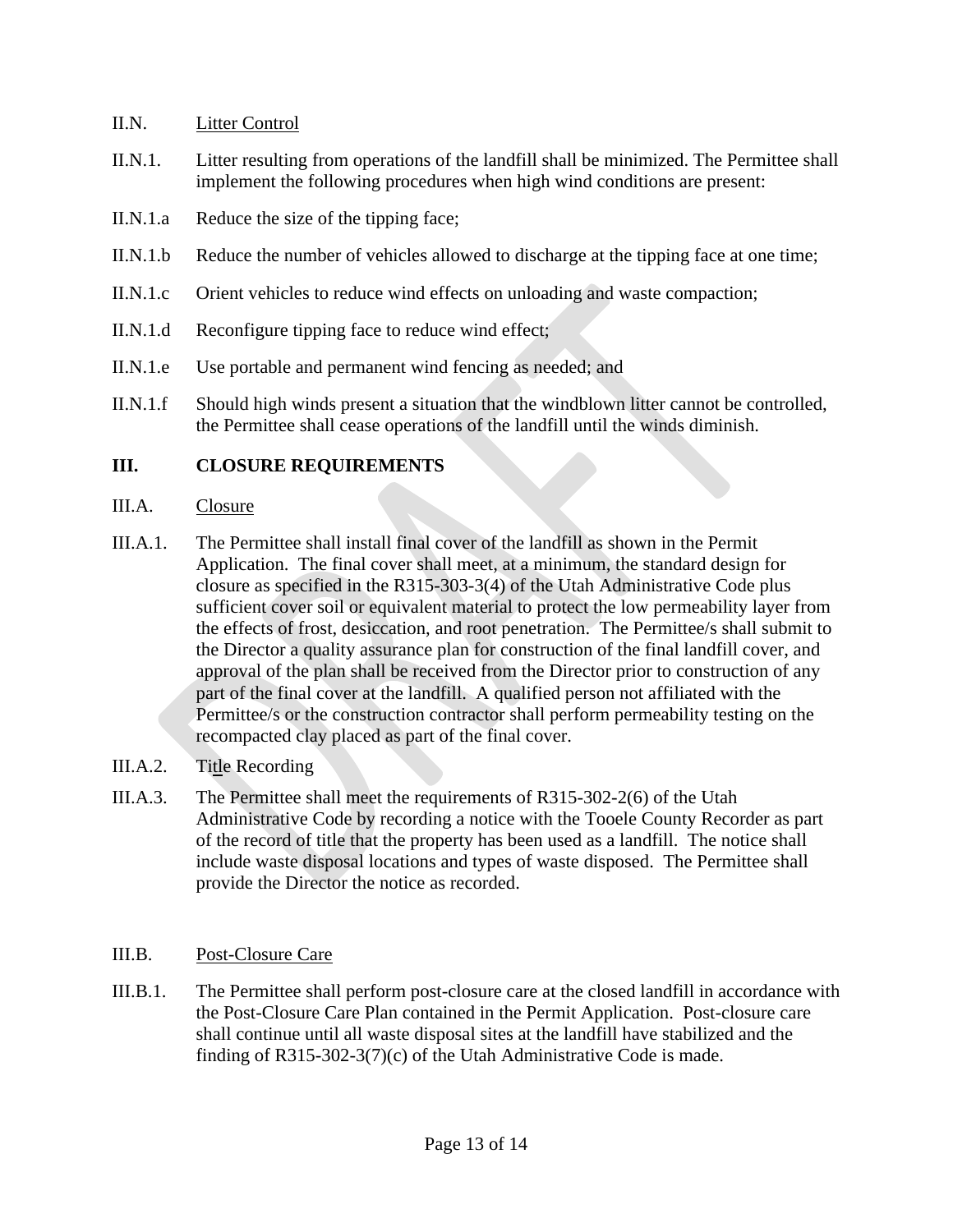#### III.C. Financial Assurance

III.C.1. The Permittee shall keep in effect and active the currently approved financial assurance mechanism or another approved mechanism that meets the requirements of R315-309 of the Utah Administrative Code and is approved by the Director to cover the costs of closure and post-closure care at the landfill. The Permittee shall adequately fund and maintain the financial assurance mechanism(s) to provide for the cost of closure at any stage or phase or anytime during the life of the landfill or the permit life, whichever is shorter.

#### III.D. Financial Assurance Annual Update

III.D.1. The Permittee shall submit an annual revision of closure and post-closure costs for inflation and financial assurance funding as required by R315-309-2(2) of the Utah Administrative Code, to the Director as part of the annual report.

#### III.E. Closure Cost and Post-Closure Cost Revision

III.E.1. The Permittee shall submit a complete revision of the closure and post-closure cost estimates by the Closure Cost Revision Date listed on the signature page of this Permit and any time the facility is expanded, any time a new cell is constructed, or any time a cell is expanded.

#### **IV. ADMINISTRATIVE REQUIREMENTS**

#### IV.A. Permit Modification

IV.A.1. Modifications to this Permit may be made upon application by the Permittee or by the Director following the procedures specified in R315-311-2 of the Utah Administrative Code. The Permittee shall be given written notice of any permit modification initiated by the Director.

#### IV.B. Permit Transfer

IV.B.1. This Permit may be transferred to a new permittee or new permittees by complying with the permit transfer provisions specified in R315-310-11 of the Utah Administrative Code.

#### IV.C. Expansion

IV.C.1. This Permit is for a Class V Landfill. The permitted landfill shall operate according to the design and Operation Plan described and explained in this Permit. Any expansion of the current footprint designated in the description contained in the Permit Application, but within the property boundaries designated in the Permit Application, shall require submittal of plans and specifications to the Director. The plans and specifications shall be approved by the Director prior to construction.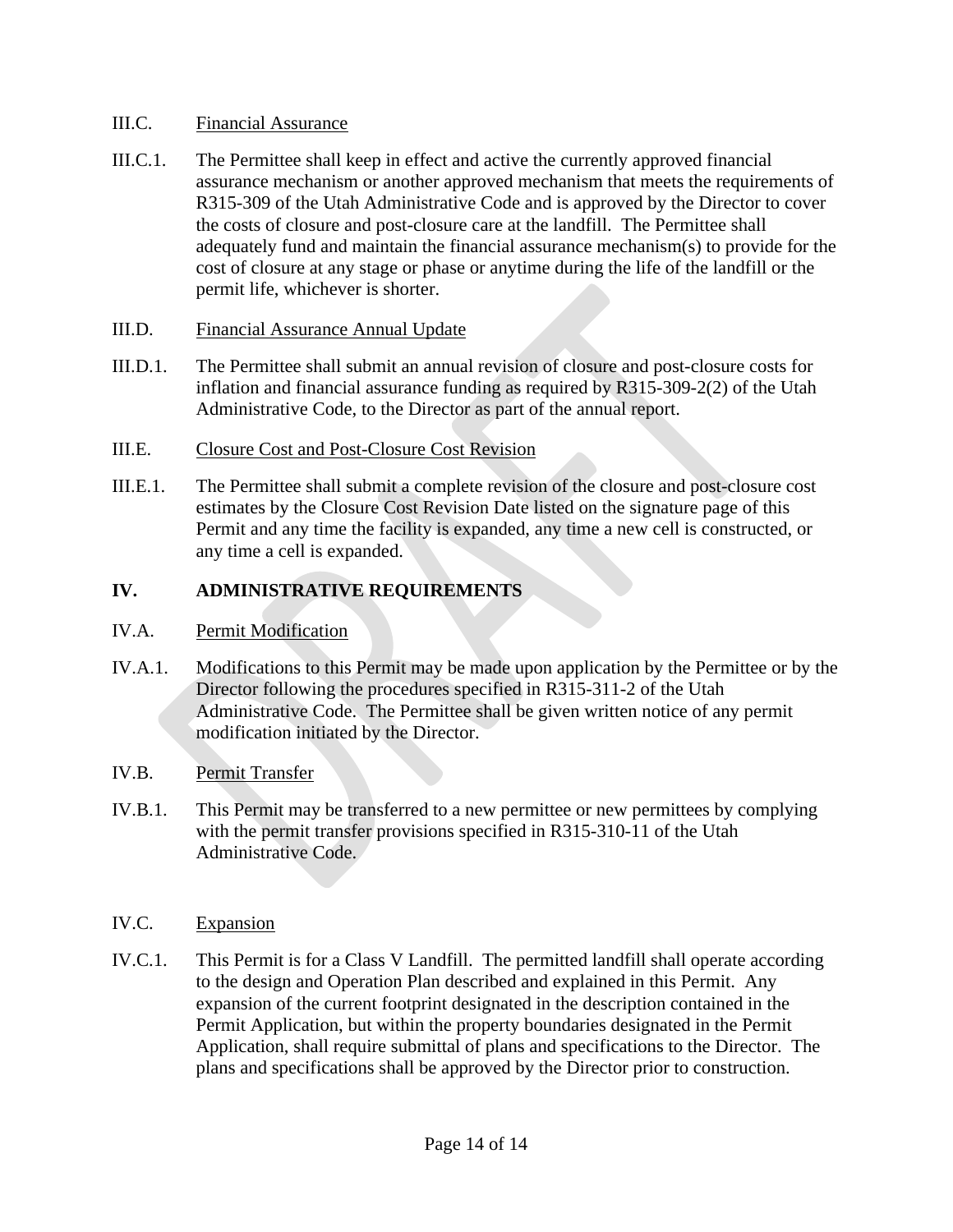- IV.C.2. Any expansion of the landfill facility beyond the property boundaries designated in the description contained in the Permit Application shall require submittal of a new permit application in accordance with the requirements of R315-310 of the Utah Administrative Code and Utah Code Annotated § 19-6-108(1)(d) and shall receive all approvals required in Utah Code Ann. § 19-6-108.
- IV.C.3. Any addition to the acceptable wastes described in Section I-B shall require a permit modification in accordance with R315-311 of the Utah Administrative Code.
- IV.C.4. Acceptance for PCB bulk product waste under R315-315-7(3)(b) of the Utah Administrative Code can only be done after submittal of the required information to the Director and modification of Sections I-B and I-C of this Permit. Acceptance of a broader waste stream may also require a new permit and compliance with the requirements for a new permit under R315-301 through 320 of the Utah Administrative Code and Utah Code Ann. § 19-6-108.

#### IV.D. Expiration

IV.D.1. If the Permittee desires to continue operating this landfill after the expiration date of this Permit, the Permittee shall submit an application for permit renewal at least six months prior to the expiration date, as shown on the signature (cover) page of this Permit. If the Permittee timely submits a permit renewal application and the permit renewal is not complete by the expiration date, this Permit shall continue in force until renewal is completed or denied.

#### **Attachments:**

- 1- Operations Plan
- 2- Waste Inspection Forms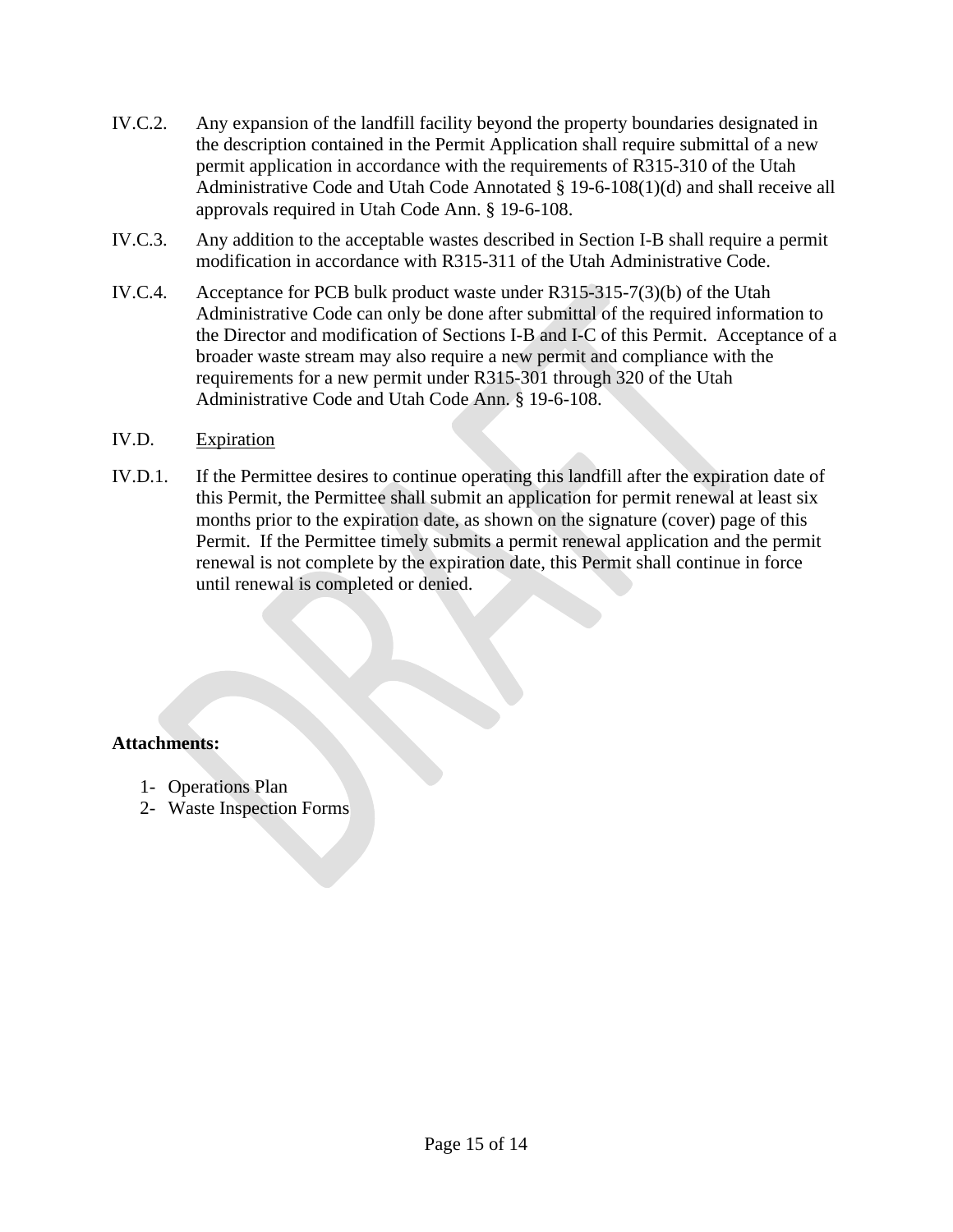Attachment #1 Operations Plan